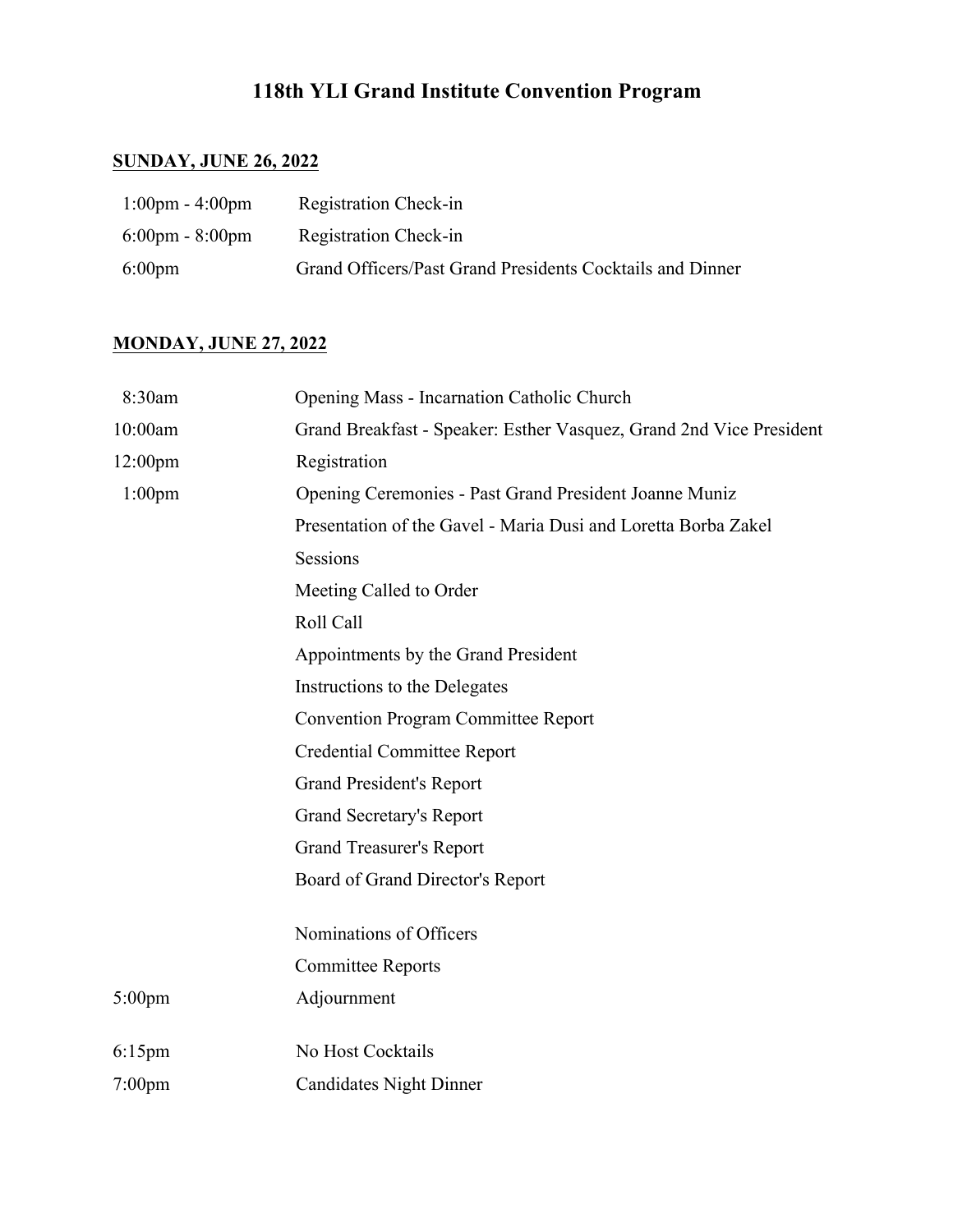#### **TUESDAY, JUNE 28, 2022**

| 8:00am<br>7:00am<br>7:45am | Registration Check-in<br>Voting<br><b>Morning Prayer</b>     |
|----------------------------|--------------------------------------------------------------|
| 8:00am                     | Sessions                                                     |
|                            | <b>Collection of Roll Cards</b>                              |
|                            | Minutes of Monday's Sessions                                 |
|                            | <b>Committee Reports</b>                                     |
|                            | Report of the Election Committee                             |
| 10:00am                    | <b>Charity Speaker</b>                                       |
| 10:30am                    | <b>Sessions</b>                                              |
|                            | <b>Committee Reports</b>                                     |
| 11:00am                    | "What Being a Member of YLI Has Meant to Me"                 |
|                            | "What Being a Grand Officer Meant to Me"                     |
|                            | "What Being a Grand President Has Meant to Me"               |
| 11:30am                    | Spiritual Thanksgiving for Grand President Jeannette Borges  |
| 12:00 <sub>pm</sub>        | District Luncheon                                            |
| 1:30 <sub>pm</sub>         | Sessions                                                     |
|                            | <b>Committee Reports</b>                                     |
| 2:30 <sub>pm</sub>         | Eulogy for Past Grand President Vivian Stein - June McJunkin |
| $2:45$ pm                  | <b>Committee Reports</b>                                     |
| 4:00 <sub>pm</sub>         | "There's No Place Like YLI" - Debra Ramirez Cruz             |
| 4:30 <sub>pm</sub>         | Adjournment                                                  |
| $6:00$ pm                  | Past Grand Officers No Host Cocktails and Dinner             |

#### **WEDNESDAY, JUNE 29, 2022**

| 8:30am    | Registration                  |
|-----------|-------------------------------|
| $7:45$ am | Morning Prayer                |
| 8:00am    | Sessions                      |
|           | Collection of Roll Cards      |
|           | Minutes of Tuesday's Sessions |
|           | <b>Committee Reports</b>      |